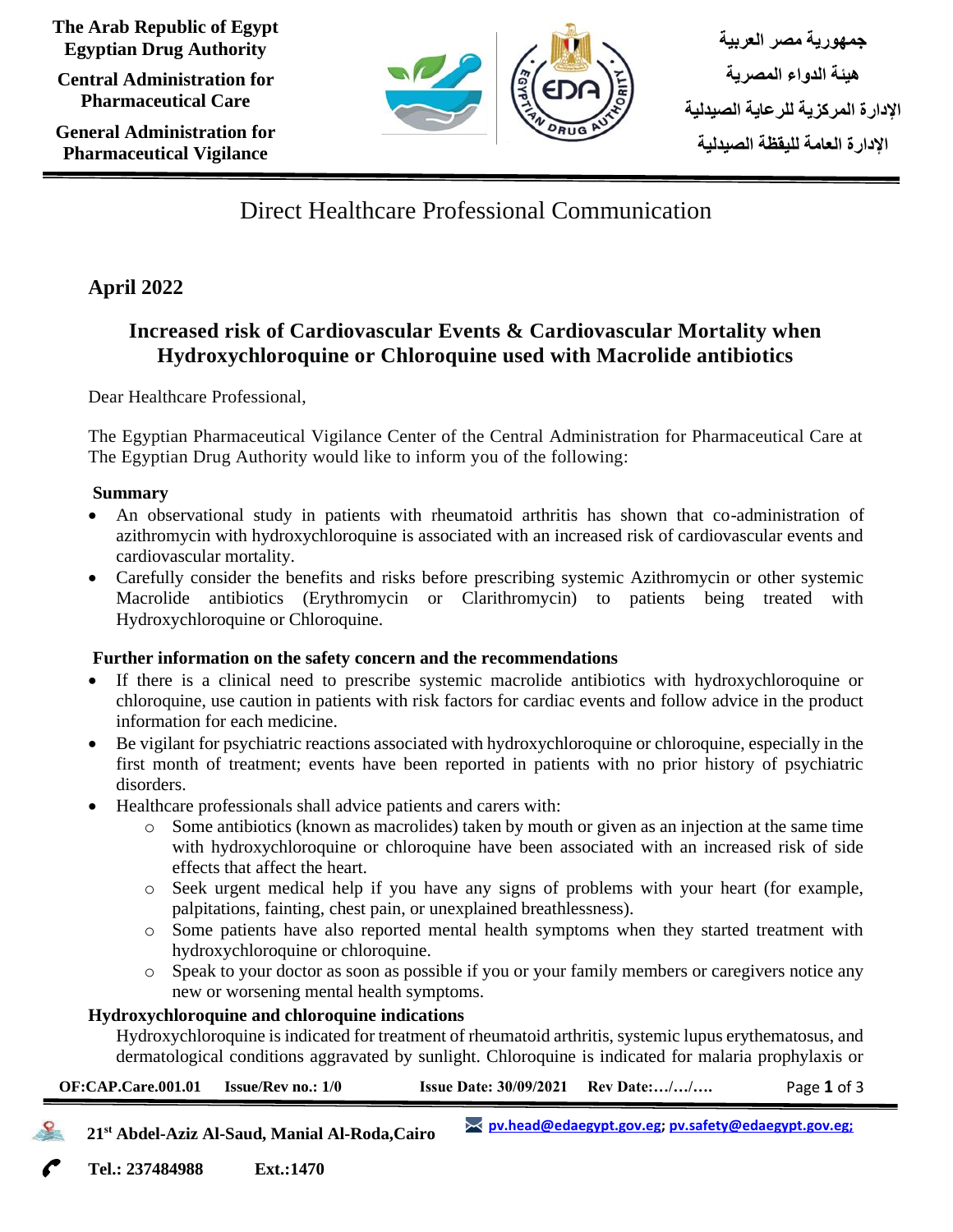#### **The Arab Republic of Egypt Egyptian Drug Authority**

**Central Administration for Pharmaceutical Care**

**General Administration for Pharmaceutical Vigilance**



treatment, with some products also having indications for treatment of amoebic hepatitis and abscess, rheumatoid arthritis, and discoid or systemic lupus erythematosus.

## **Review of cardiovascular safety after observational trial**

- An observational retrospective study published in August 2020 compared records of adverse events in patients initiated on hydroxychloroquine alone with those in patients initiated on sulfasalazine alone for rheumatoid arthritis. The same study compared severe adverse events associated with use of hydroxychloroquine plus azithromycin with those associated with use of hydroxychloroquine plus amoxicillin.
- The study showed that in a short-term period (up to 30 days) after first use of hydroxychloroquine treatment in combination with azithromycin there was an increased risk of angina or chest pain, heart failure, and cardiovascular mortality compared with the combination of hydroxychloroquine and amoxicillin.
- No excess risk of severe adverse events was identified in the short-term period of hydroxychloroquine alone (compared with sulfasalazine), but longer-term use past 30 days was associated with increased cardiovascular mortality.
- Although the mechanism of the observed effects was not examined in detail by the study, it has been proposed that events could be caused by cumulative effects of hydroxychloroquine and azithromycin on the QT interval, potentiating arrhythmias and cardiac death, or through other additive cardiotoxic effects more generally.
- A national review of safety data by the Pharmacovigilance Expert Advisory Group of the Commission on Human Medicines considered these data. We have published a Public Assessment Report of this assessment.
- The review recommended that the product information for hydroxychloroquine and systemic azithromycin medicines should be amended to include new warnings and advice on these risks. Due to the similar safety profiles, the risks seen with concurrent use of hydroxychloroquine and azithromycin are considered to apply to concurrent use of hydroxychloroquine and other systemic macrolide antibiotics (clarithromycin or erythromycin) and to use of chloroquine with systemic macrolide antibiotics. As such, the review recommended that similar warnings should also be added to the product information for chloroquine and for systemic clarithromycin or erythromycin.
- These warnings are not being introduced for topical macrolide products (which are indicated for conjunctivitis or acne), as these products are used at lower doses and with very limited potential for systemic exposure, and do not list cardiovascular events as potential adverse effects associated with their use.

#### **References**

### **MHRA**

[https://www.gov.uk/drug-safety-update/hydroxychloroquine-chloroquine-increased-risk-of-cardiovascular](https://www.gov.uk/drug-safety-update/hydroxychloroquine-chloroquine-increased-risk-of-cardiovascular-events-when-used-with-macrolide-antibiotics-reminder-of-psychiatric-reactions)[events-when-used-with-macrolide-antibiotics-reminder-of-psychiatric-reactions](https://www.gov.uk/drug-safety-update/hydroxychloroquine-chloroquine-increased-risk-of-cardiovascular-events-when-used-with-macrolide-antibiotics-reminder-of-psychiatric-reactions)

| $OF: CAP.Care.001.01$ Issue/Rev no.: $1/0$ | <b>Issue Date: <math>30/09/2021</math> Rev Date://</b> | Page 2 of 3 |
|--------------------------------------------|--------------------------------------------------------|-------------|
|                                            |                                                        |             |

 **21st Abdel-Aziz Al-Saud, Manial Al-Roda,Cairo**